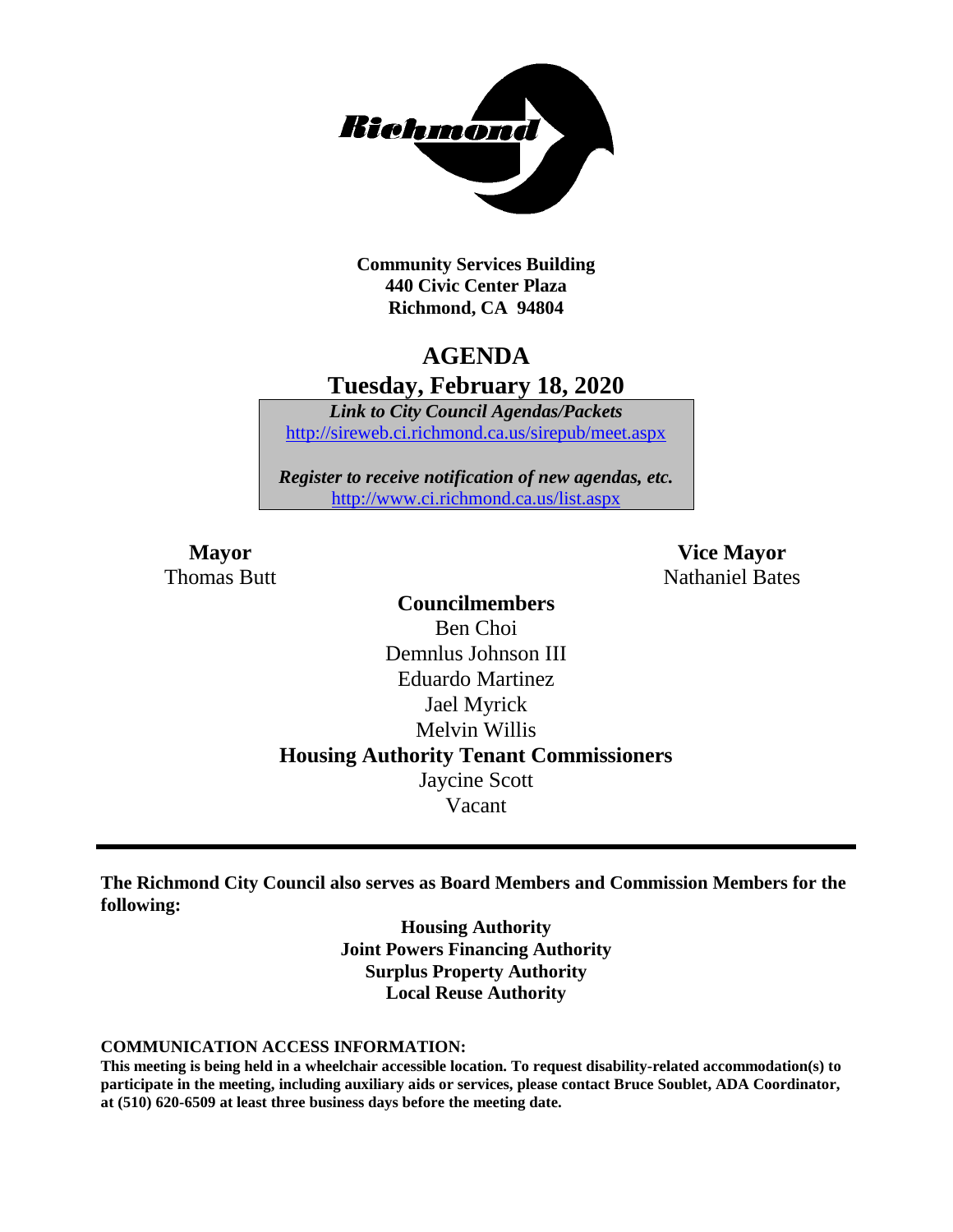# **MEETING PROCEDURES**

The City of Richmond encourages community participation at its City Council meetings and has established procedures that are intended to accommodate public input in a timely and time-sensitive way. As a courtesy to all members of the public who wish to participate in City Council meetings, please observe the following procedures:

**PUBLIC COMMENT ON AGENDA ITEMS:** Anyone who desires to address the City Council on items appearing on the agenda must complete and file a pink speaker's card with the City Clerk **prior** to the City Council's consideration of the item. Once the City Clerk has announced the item, no person shall be permitted to speak on the item other than those persons who have submitted their names to the City Clerk. Your name will be called when the item is announced for discussion. **Each speaker will be allowed up to TWO (2) MINUTES to address the City Council on NON-PUBLIC HEARING items listed on the agenda. Speakers are allowed up to THREE (3) minutes on PUBLIC HEARING items.**

**OPEN FORUM FOR PUBLIC COMMENT:** Individuals who would like to address the City Council on matters not listed on the agenda or on items remaining on the consent calendar may do so under Open Forum. All speakers must complete and file a pink speaker's card with the City Clerk **prior** to the commencement of Open Forum. The amount of time allotted to individual speakers shall be determined based on the number of persons requesting to speak during this item. **The time allocation for each speaker will be as follows:** 15 or fewer speakers, a maximum of 2 minutes; 16 to 24 speakers, a maximum of 1 and one-half minutes; and 25 or more speakers, a maximum of 1 minute.

### **SPEAKERS ARE REQUESTED TO OCCUPY THE RESERVED SEATS IN THE FRONT ROW BEHIND THE SPEAKER'S PODIUM AS THEIR NAME IS ANNOUNCED BY THE CITY CLERK.**

**CONSENT CALENDAR:** Consent Calendar items are considered routine and will be enacted, approved or adopted by one motion unless a request for removal for discussion or explanation is received from the audience or the City Council. A member of the audience requesting to remove an item from the consent calendar that is sponsored by City staff must first complete a speaker's card and discuss the item with a City staff person who has knowledge of the subject material **prior** to filing the card with the City Clerk and **prior** to the City Council's consideration of Agenda Review. Councilmembers who request to remove an item from the consent calendar must do so during Agenda Review. An item removed from the Consent Calendar may be placed anywhere on the agenda following the City Council's agenda review.

**CONDUCT AT MEETINGS:** Richmond City Council meetings are limited public forums during which the City strives to provide an open, safe atmosphere and promote robust public debate. Members of the public, however, must comply with state law, as well as the City's laws and procedures and may not actually disrupt the orderly conduct of these meetings. The public, for example, may not shout or use amplifying devices, must submit comment cards and speak during their allotted time, may not create a physical disturbance, may not speak on matters unrelated to issues within the jurisdiction of the City Council or the agenda item at hand, and may not cause immediate threats to public safety.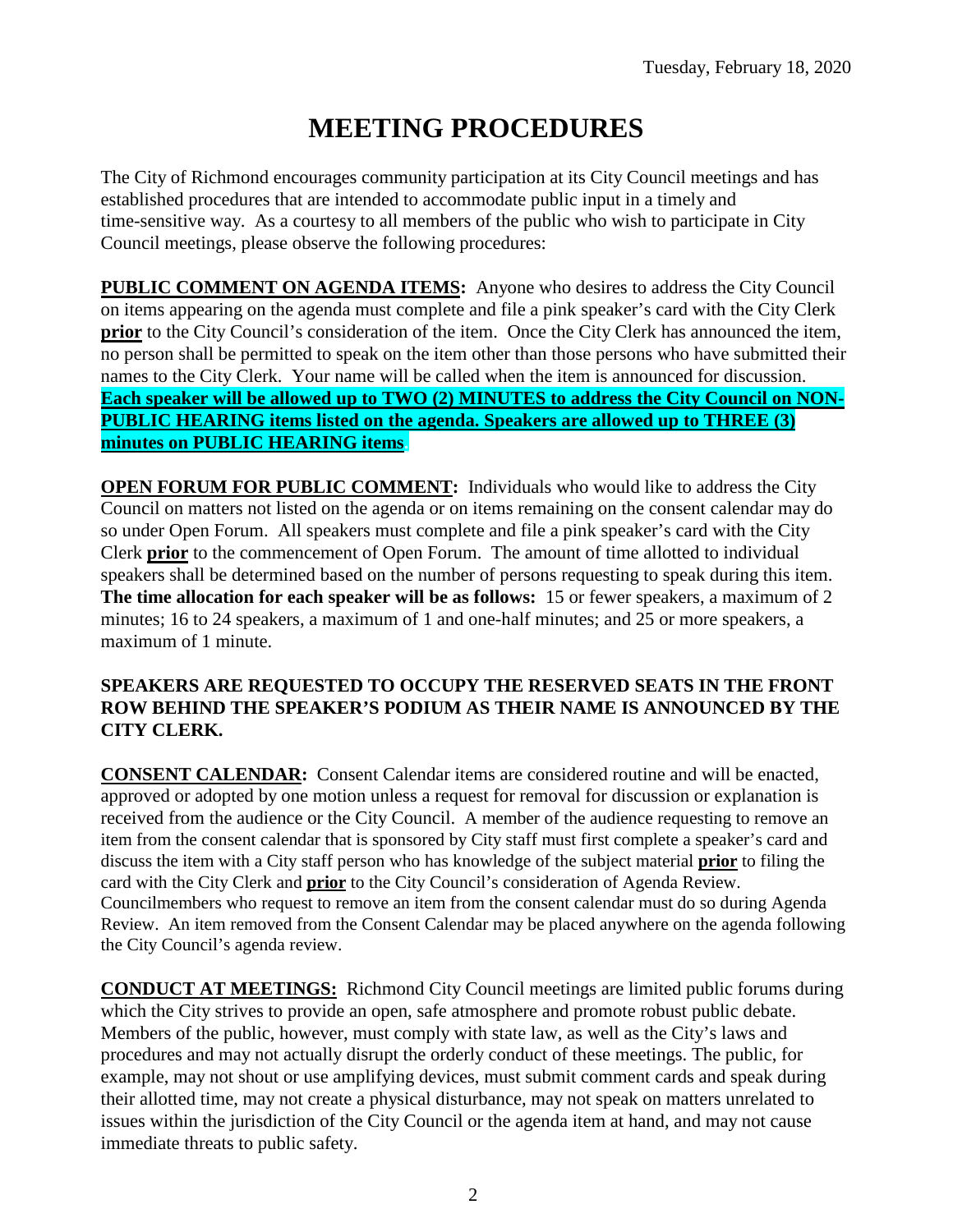**CITY HARASSMENT POLICY:** The City invites public comment and critique about its operations, including comment about the performance of its public officials and employees, at the public meetings of the City Council and boards and commissions. However, discriminatory or harassing comments about or in the presence of City employees, even comments by third parties, may create a hostile work environment, if severe or pervasive. The City prohibits harassment against an applicant, employee, or contractor on the basis of race, religious creed, color, national origin, ancestry, physical disability, medical condition, mental disability, marital status, sex (including pregnancy, childbirth, and related medical conditions), sexual orientation, gender identity, age or veteran status, or any other characteristic protected by federal, state or local law. In order to acknowledge the public's right to comment on City operations at public meetings, which could include comments that violate the City's harassment policy if such comments do not cause an actual disruption under the Council Rules and Procedures, while taking reasonable steps to protect City employees from discrimination and harassment, City Boards and Commissions shall adhere to the following procedures. If any person makes a harassing remark at a public meeting that violates the above City policy prohibiting harassment, the presiding officer of the meeting may, at the conclusion of the speaker's remarks and allotted time: (a) remind the public that the City's Policy Regarding Harassment of its Employees is contained in the written posted agenda; and (b) state that comments in violation of City policy are not condoned by the City and will play no role in City decisions. If any person makes a harassing remark at a public meeting that violates the above City policy, any City employee in the room who is offended by remarks violating the City's policy is excused from attendance at the meeting. No City employee is compelled to remain in attendance where it appears likely that speakers will make further harassing comments. If an employee leaves a City meeting for this reason, the presiding officer may send a designee to notify any offended employee who has left the meeting when those comments are likely concluded so that the employee may return to the meeting. The presiding officer may remind an employee or any council or board or commission member that he or she may leave the meeting if a remark violating the City's harassment policy is made. These procedures supplement the Council Rules and Procedures relating to disruption of orderly conduct at Council meetings.

Any law enforcement officer on duty or whose service is commanded by the presiding officer shall be Sergeant-at-Arms of the Council meetings. He/she, or they, shall carry out all orders and instructions given by the presiding officer for the purpose of maintaining order and decorum at the Council meetings (City Council Rules of Procedure and Order Section III F, RMC Section 2.12.030).

**\*\*\*\*\*\*\*\*\*\*\*\*\*\*\*\*\*\*\*\*\*\*\*\*\*\*\*\*\*\*\*\*\*\*\*\*\*\*\*\*\*\*\*\*\*\*\*\*\*\*\*\*\*\*\*\*\*\***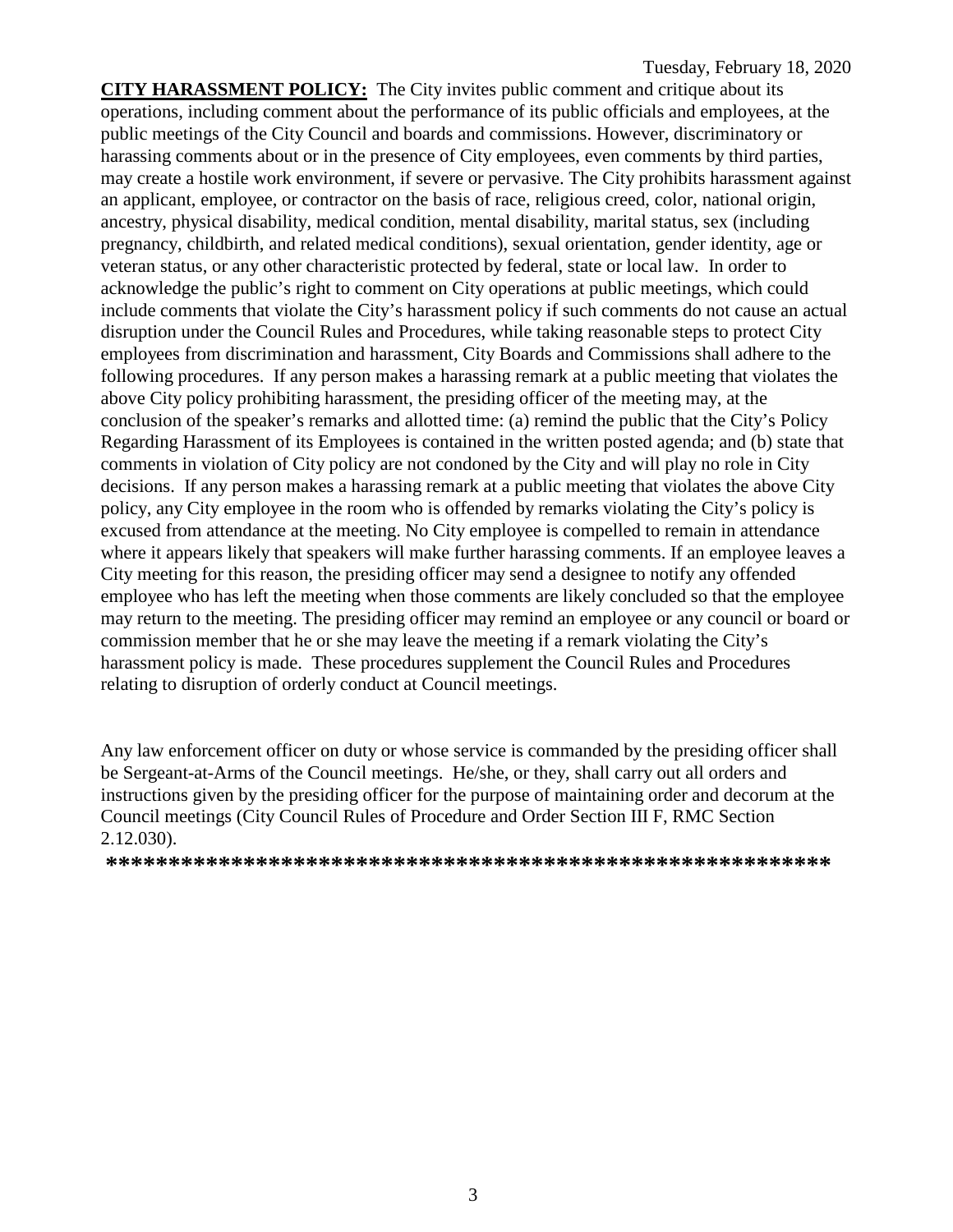# **OPEN SESSION TO HEAR PUBLIC COMMENT BEFORE CLOSED SESSION**

5:30 p.m.

### **A. ROLL CALL**

### **B. PUBLIC COMMENT BEFORE CLOSED SESSION**

### **C. ADJOURN TO CLOSED SESSION**

### **CLOSED SESSION**

Shimada Room of the Community Services Building

### **CITY COUNCIL**

LIABILITY CLAIMS -(Government Code Section 54956.9):

Rebekah Ireland-Clark vs. City of Richmond

Alyson Straub vs. City of Richmond

PUBLIC EMPLOYEE APPOINTMENT (Government Code Section 54957.6):

Title: City Attorney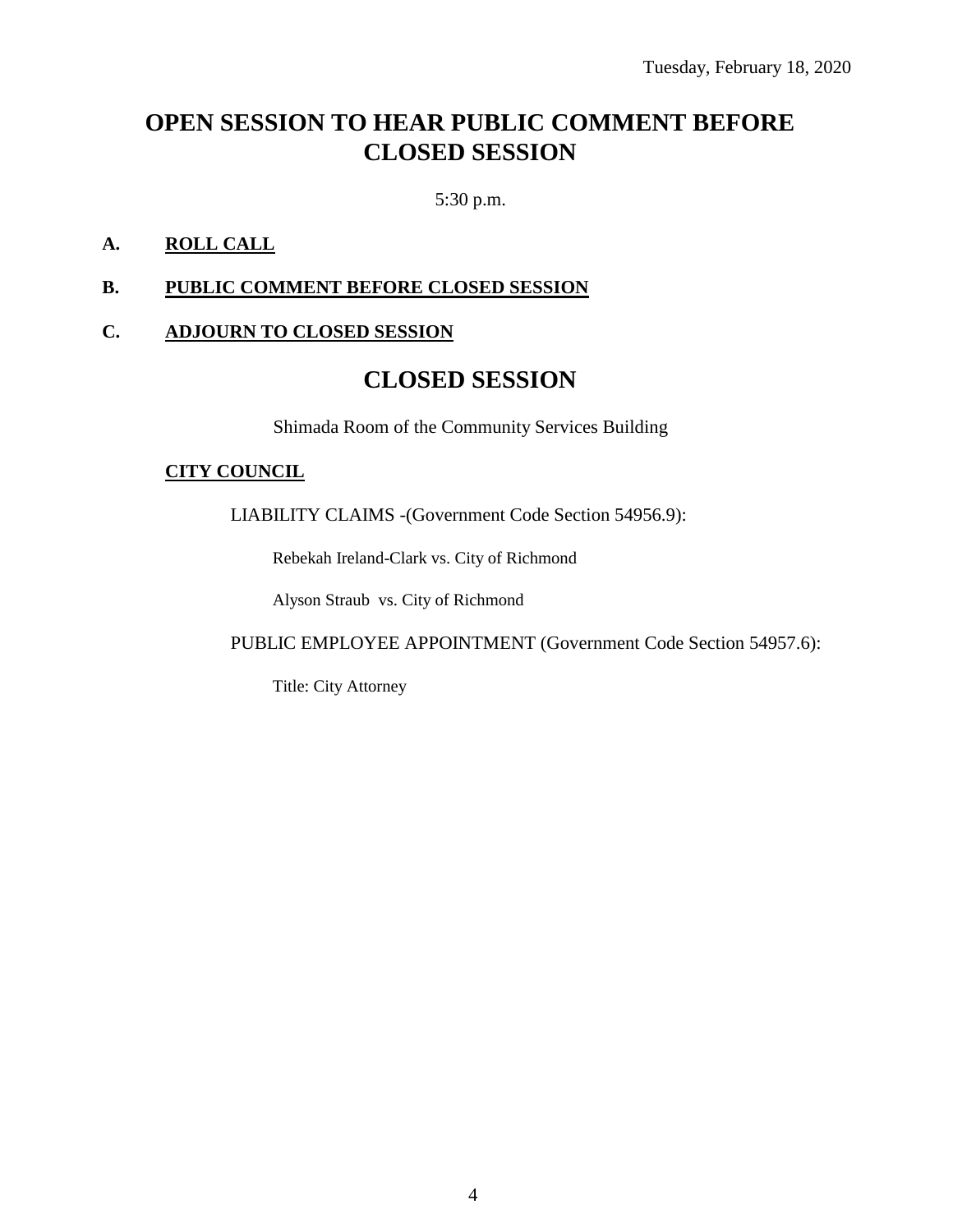# **REGULAR MEETING OF THE RICHMOND CITY COUNCIL**

6:30 p.m.

- **A. PLEDGE TO THE FLAG**
- **B. ROLL CALL**
- **C. STATEMENT OF CONFLICT OF INTEREST**
- **D. AGENDA REVIEW**

### **E. REPORT FROM THE CITY ATTORNEY OF FINAL DECISIONS MADE DURING CLOSED SESSION**

- **F. REPORT FROM THE CITY MANAGER**
- **G. OPEN FORUM FOR PUBLIC COMMENT**

### **H. CITY COUNCIL CONSENT CALENDAR**

- **H-1.** APPROVE a contract with L.N. Curtis & Sons to provide annual maintenance and repair services for rescue and extrication equipment, for a total amount not to exceed \$24,500 through January 31, 2023 - Fire Department (Chief Adrian Sheppard 307-8041).
- **H-2.** ACCEPT and APPROPRIATE the Department of Justice Grant amount of \$100,000 for the Law Enforcement Mental Health and Wellness Act Program, and award the contract to Cordico in an amount not to exceed \$88,000 as directed in the Office of Community Oriented Policing Services (COPS Office) award letter - Police Department (Interim Chief Bisa French 621-1802).
- **H-3.** ADOPT a resolution approving a Richmond Municipal Sewer District collection system sanitary sewer pipelines replacement/rehabilitation contract for Veolia Water to manage (on behalf of the City) a subcontract with WR Forde and Associates in an amount not to exceed \$3,429,045 [Project cost of \$2,581,140, plus 16.5% mark-up of \$425,888, plus 15% contingency of \$422,017)] - Water Resource Recover Department (Yader Bermudez 774-6300).
- **H-4.** APPROVE a contract with First Serve Productions, Inc. in an amount not to exceed \$38,888.00 for the resurfacing of the tennis courts located at Marina Bay. The contract term will be from February 19, 2020 to June 30, 2020 - Public Works Department (Yader Bermudez 774-6300).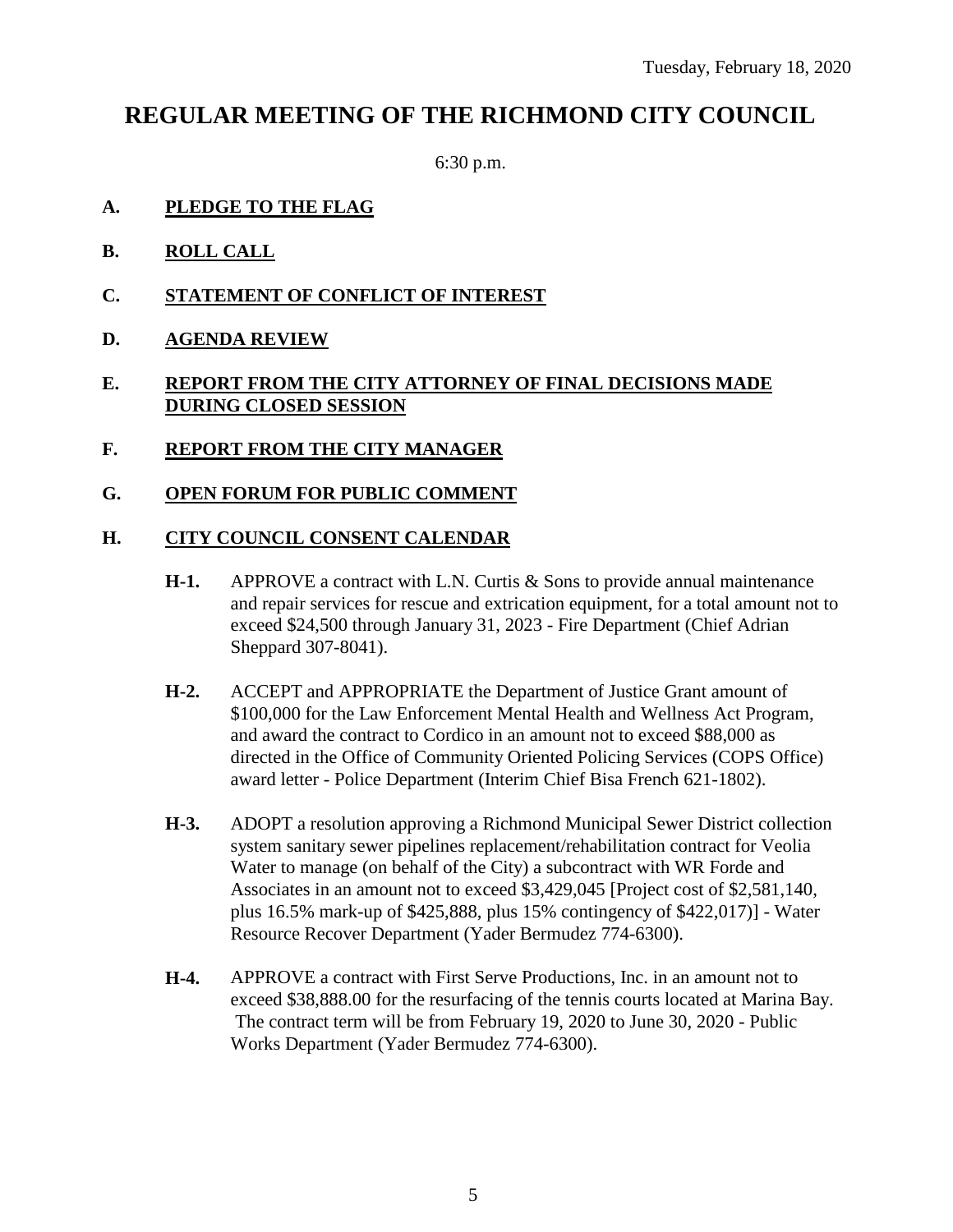- **H-5.** ADOPT a resolution ordering the preparation of the Engineer's Report for Fiscal Year 2020-2021 regarding improvements and costs for the Marina Bay Landscape and Lighting Maintenance District - Public Works Department (Yader Bermudez 774-6300).
- **H-6.** ADOPT a resolution ordering the preparation of the Engineer's Report for Fiscal Year 2020-2021 regarding improvements and costs for the Hilltop Landscape Maintenance District - Public Works Department (Yader Bermudez 774-6300).
- **H-7.** APPROPRIATE \$60,000 in cost recovery funds received for the City's Health and Safety Receivership Program, and APPROVE a contract amendment no. 2, with Silver and Wright LLP, increasing the contract amount by \$40,000 for a total not to exceed amount of \$100,000 through June 30, 2023, for legal services related to code enforcement and the City's Health and Safety Receivership Program - Community Development Department (Lina Velasco 620-6706).
- **H-8.** APPROVE the second amendment to the legal services agreement with Downey Brand LLP to represent the City as California Environmental Quality Act (CEQA) counsel for the Point Molate project, to increase the payment limit by \$350,000 with a total payment limit of \$600,000 to be paid with funds deposited by the master developer - City Attorney's Office/Planning and Building Services Department (Bruce Reed Goodmiller 620-6509/Lina Velasco 620-6706).
- **H-9.** AUTHORIZE the city manager to make a payment to Scott Rafferty in the amount of \$31,960.83 to satisfy his fee claim pursuant to Election Code section 10010(f)(1) - City Attorney's Office/City Clerk's Office (Bruce Reed Goodmiller 620-6509/Pamela Christian 620-6513).
- **H-10.** APPROVE the minutes of the January 28, 2020, Regular City Council meeting City Clerk's Office (Pamela Christian 620-6513).
- **H-11.** APPROVE the Memorandum of Understanding between the City of Richmond and Community Housing Development Corporation (CHDC) to support the transfer of the Richmond Revolving Loan Fund grant program that supports small businesses from the City to CHDC - City Manager's Office (Laura Snideman/Janet Johnson 620-6512).
- **H-12.** RECEIVE the monthly report on Point Molate activities for the month of December 2019 - City Manager's Office (Shasa Curl/Craig Murray 620-6512)
- **H-13.** AUTHORIZE the city manager to enter into a License Option Agreement with GRID Alternatives that establishes a due diligence period of one-year wherein the City, GRID Alternatives, and Auto Warehousing Corporation (AWC) will negotiate a License Agreement for the solar facility at the Port of Richmond - City Manager's Office, Economic Development/Richmond Port Operations (Samantha Carr/Jim Matzorkis 620-6512).